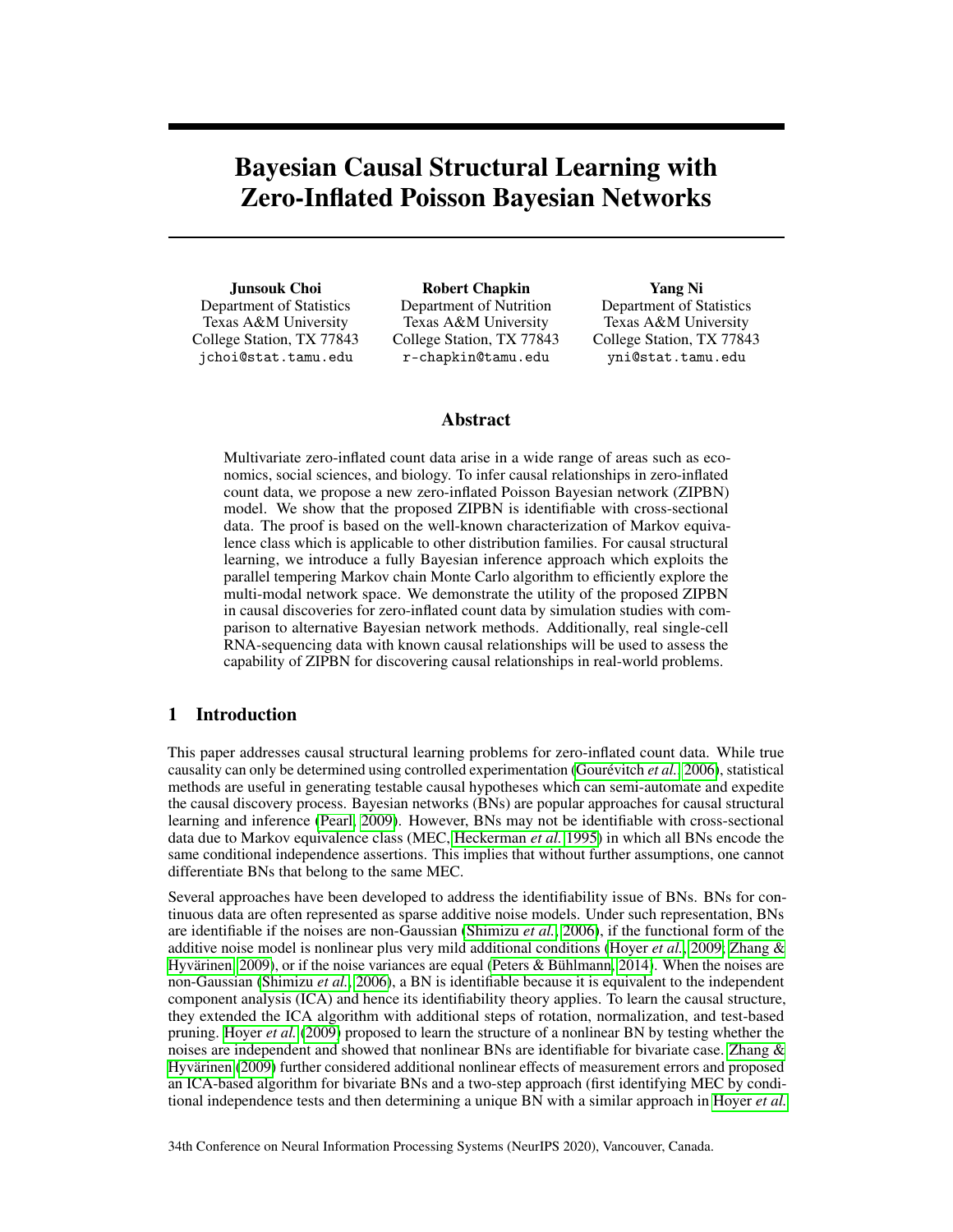2009) for multivariate BNs. Peters *et al.* (2014) formally established the identifiability conditions for general multivariate additive noise models and developed test-based and score-and-greedy-search learning algorithms.

Identifiability of BNs for count data is less studied. Recent work by **Park & Raskutti** (2015) proposed a Poisson BN and showed that it is identifiable based on the overdispersion properties of Poisson BNs. Their learning algorithm consists of two steps: first obtaining an ordering of the variables with overdispersion scoring and then estimating the causal structure given the ordering. By replacing overdispersion score with moment ratio score,  $\overline{Park} \& \overline{ Park}$  (2019) extended Poisson BNs to the generalized hypergeometric family which contains many count distributions such as binomial, Poisson, and negative binomial.

This paper is motivated by causal structural learning for zero-inflated count data which arise in a wide range of areas such as educational psychology (Fox, 2013), genomic experiments (Kang *et al.*, 2011), ecology (Barry & Welsh, 2002), behavior studies (Hua *et al.*, 2014), and economics (Staub & Winkelmann, 2013). Particularly, we consider an application in reverse-engineering causal gene regulatory networks from single-cell RNA-sequencing (scRNA-seq) data. scRNA-seq data are zero-inflated due to the detection limit of the current techniques in capturing the low amounts of mRNA in individual cells. Standard distributions such as Gaussian and Poisson cannot adequately capture the excessive zeros in zero-inflated count data.

To explicitly account for zero-inflation, we propose a zero-inflated Poisson Bayesian network (ZIPBN) model. While generalized hypergeometric BNs are a fairly general class of discrete BNs, the proposed ZIPBN is not a special case. We establish the identifiability theory for the proposed ZIPBN without assuming causal faithfulness. The proof is based on the characterization of MEC, and is applicable to other distribution families. We introduce a fully Bayesian learning approach based on Markov chain Monte Carlo (MCMC) to explore the network space. Compared to the vast majority of the existing casual BN learning algorithms, the proposed Bayesian approach has the advantage of being able to naturally quantify the uncertainties associated with the estimated networks via posterior distributions. Moreover, unlike heuristic/greedy search algorithms, MCMC is theoretically guaranteed to converge to its stationary distribution (i.e., the targeted posterior distribution). The Bayesian formulation also automatically guards against the multiplicity problem often experienced by test-based algorithms. Practically, we adopt parallel tempering technique (Geyer, 1991) for efficient exploration of the multi-modal network space. We demonstrate the utility of the proposed ZIPBN in causal discoveries using synthetic data and real scRNA-seq data with known causal relationships.

## 2 Zero-inflated Poisson Bayesian networks

#### 2.1 Sampling model

Let  $X = \{X_1, \ldots, X_p\}$  denote a set of *p* random zero-inflated counts, of which the causal relationships will be investigated with BNs. A BN  $\mathcal{B} = (\mathcal{G}, \theta)$  consists of two parts: a directed acyclic graph (DAG)  $G$  and a set of parameters  $\theta$  associated with the DAG. A DAG  $G = (V, E)$  is defined by a set of nodes  $V = \{1, \ldots, p\}$ , representing the random variables in **X**, and a set of arrows or directed edges  $\mathbf{E} = [e_{jk}]_{j,k}$  such that  $e_{jk} = 1$  if  $k \to j$ , representing causal relationships between the nodes. Matrix *E* is also known as the adjacency matrix of graph *G*. Node *k* is said to be a parent of *j* if  $k \rightarrow j$ . Denote the set of all the parents of *j* by  $pa(j) = \{k \in V : k \rightarrow j\}$ . For example, in Figure  $\Pi$ (d),  $pa(2) = \{1,3\}$  and  $pa(1) = \emptyset$ . DAGs allow no directed cycle (i.e., one cannot return to the same node by following the arrows) and the acyclic assumption leads to a convenient factorization of the joint distribution of  $X$  into a product of conditional distributions,

$$
p\left(\boldsymbol{X}\right) = \prod_{j=1}^{p} p\left(X_j \left| \boldsymbol{X}_{pa(j)}\right.\right),\tag{1}
$$

where  $X_{pa(j)} = \{X_k : k \in pa(j)\}$ . To explicitly account for excessive zero counts, we assume each conditional distribution in the factorization  $\Pi$  to be a zero-inflated Poisson regression,

$$
Pr(X_j = x | \mathbf{X}_{pa(j)}) = \begin{cases} \eta_j + (1 - \eta_j) \exp(-\lambda_j) & \text{if } x = 0\\ (1 - \eta_j) \frac{\exp(-\lambda_j)\lambda_j^x}{x!} & \text{if } x > 0, \end{cases}
$$
 (2)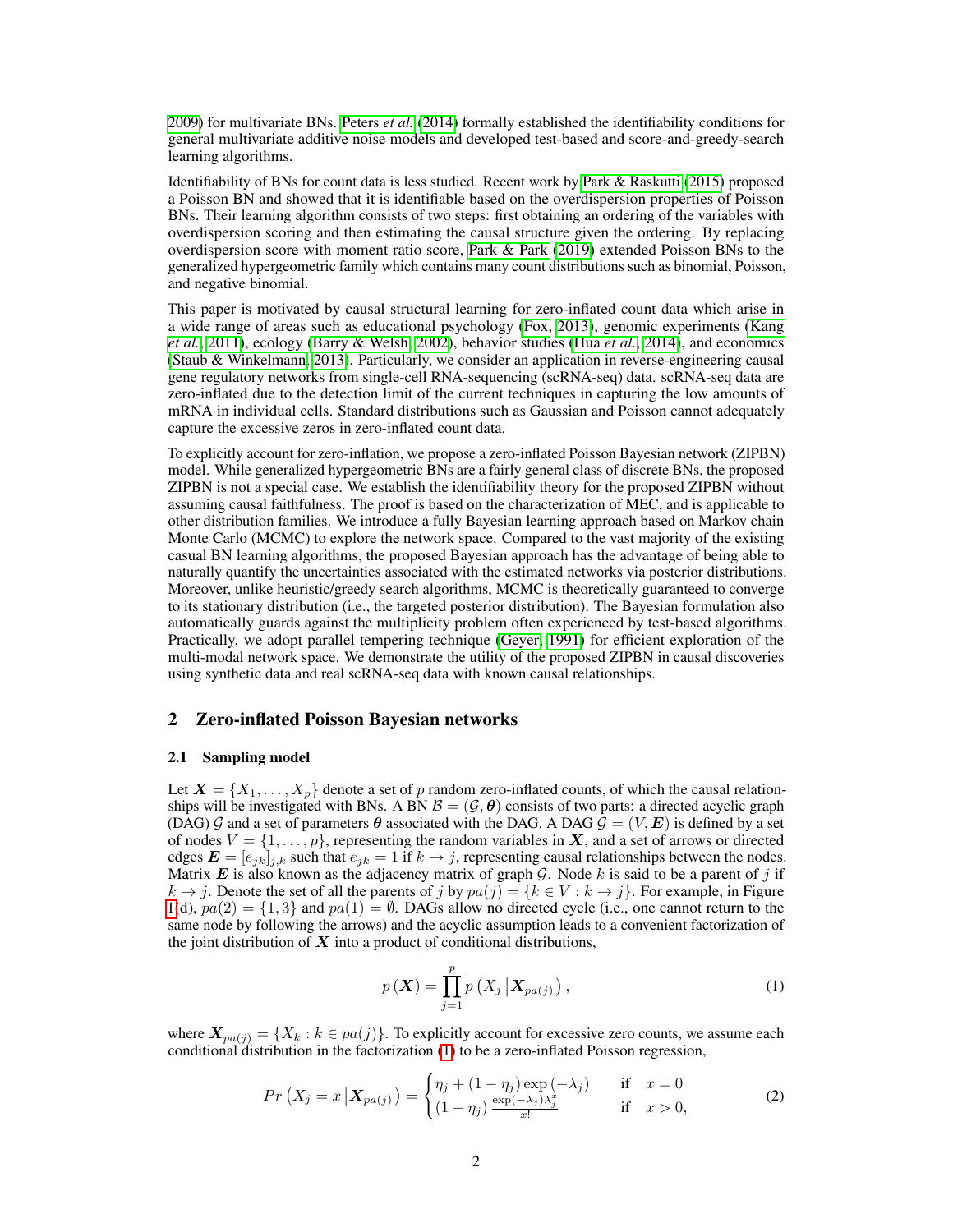where  $\log{\{\eta_j/(1-\eta_j)\}} = \sum_{k \in pa(j)} \alpha_{jk} X_k + \delta_j$  and  $\log(\lambda_j) = \sum_{k \in pa(j)} \beta_{jk} X_k + \gamma_j$ . The parameter  $\eta_i$  accounts for the extra zeros in addition to the zeros that arise from the Poisson component, while the parameter  $\lambda_j$  is the rate parameter of the Poisson component. It is clear from (2) that  $k \notin pa(j)$  if and only if  $\alpha_{jk} = \beta_{jk} = 0$ . Therefore, learning the graph structure is equivalent  $\overline{\text{to}}$  finding which pairs  $(\alpha_{jk}, \beta_{jk})$  are (not) zeros. Let  $\alpha = {\alpha_{jk}}_{j,k}, \beta = {\beta_{jk}}_{j,k}, \delta = {\delta_j}_{j}, \gamma = {\delta_j}$  ${\gamma_i}_j$ , and let  $\theta = {\alpha, \beta, \delta, \gamma}$ . Models (1) and (2) define the sampling distribution of the proposed ZIPBN parameterized by the graph structure  $E$  and the associated parameters  $\theta$ .

## 2.2 Identifiability

BNs in the same MEC are generally not distinguishable from each other as they have exactly the same Markov properties (i.e., conditional independence assertions). For instance, despite the seemingly different graph structures, the BNs in Figure  $\prod(a)$ -(c) encode the same conditional independence of  $X_1$  and  $X_3$  given  $X_2$  whereas the BN in (d) encodes the marginal independence of  $X_1$  and  $X_3$ . No additional independence can be read off from any of these BNs. What it implies in graph structural learning is that BNs are only identifiable up to MEC without further distributional assumptions. For example, the well-known nonparametric PC algorithm (Spirtes *et al.*, 2000) only outputs the best MEC rather than individual BNs. However, even with additional distributional assumptions, BNs may still be non-identifiable due to distribution equivalence  $(S$ pirtes & Zhang,  $2016$ ): two BNs  $B_1 = (\mathcal{G}_1, \theta_1)$  and  $B_2 = (\mathcal{G}_2, \theta_2)$  are distribution equivalent if for any parameter values  $\theta_1$  of  $B_1$ there exists parameter values  $\theta_2$  of  $\mathcal{B}_2$  that represents the same distribution, and vice versa. Gaussian and binary BNs are two examples of distribution equivalent BNs and hence are non-identifiable.

The identifiability issue of discrete BNs has been addressed in prior work (Park & Raskutti,  $2015$ ; Park & Park, 2019) for Poisson and generalized hypergeometric family under the *causal sufficiency* assumption that all relevant variables have been observed. However, the identifiability property of the ZIPBN has not been studied and we will show that the proposed ZIPBN is identifiable with a different proof technique from those in prior work, which can also be used to prove identifiability for other distribution families. Our proof relies on a well-known characterization of MEC, i.e., Markov equivalent BNs must have the same skeleton – the skeleton of a BN is the undirected graph resulting from converting all directed edges to undirected edges.

Theorem 1. *Assume causal sufficiency, ZIPBNs are identifiable (i.e., no two ZIPBNs are distribution equivalent).*

The main idea behind the proof is to show that any two Markov equivalent ZIPBNs  $B_1 = (\mathcal{G}_1, \theta_1)$ and  $\mathcal{B}_2 = (\mathcal{G}_2, \mathcal{B}_2)$  are not distribution equivalent. Without loss of generality, we assume variables are sorted according to the perfect ordering of  $G_1$  so that if  $k \to j$  then k must appear before j. For example, the BN in Figure  $\Pi$  a) is complied with the perfect ordering whereas those in Figures  $1(b)$ -(d) are not. We first show that the parent set  $pa(p)$  of the last node p has to be identical in  $G_1$ and  $\mathcal{G}_2$  if they have the same skeleton and they are distribution equivalent. Then we use mathematical induction to show that this is true for any node and therefore  $G_1$  and  $G_2$  have to be identical. The detailed proof is provided in the Supplementary Material. As an illustration of the generality of our proof, we adapt it for Poisson BN (different from that in  $\text{Park} \& \text{Raskutti} \& 2015$ ) which is shown in the Supplementary Material as well.



Figure 1: Examples of Bayesian networks with three nodes. The BNs in (a)-(c) are Markov equivalent and form a Markov equivalence class  $(X_1 \perp X_3 | X_2)$ . The BN in (d) forms another Markov equivalence class  $(X_1 \perp X_3)$ .

Note that we do not assume *causal faithfulness* which is adopted by many existing BN learning algorithms (Chickering, 2002; Peters & Bühlmann, 2014). A distribution *p*(*·*) is *faithful* to the causal graph *G* if  $\tilde{G}$  encodes all the conditional independencies in  $p(\cdot)$ . Faithfulness can be violated with a limited sample size (Uhler *et al.*, 2013) or in an equilibrium-maintaining system such as a biological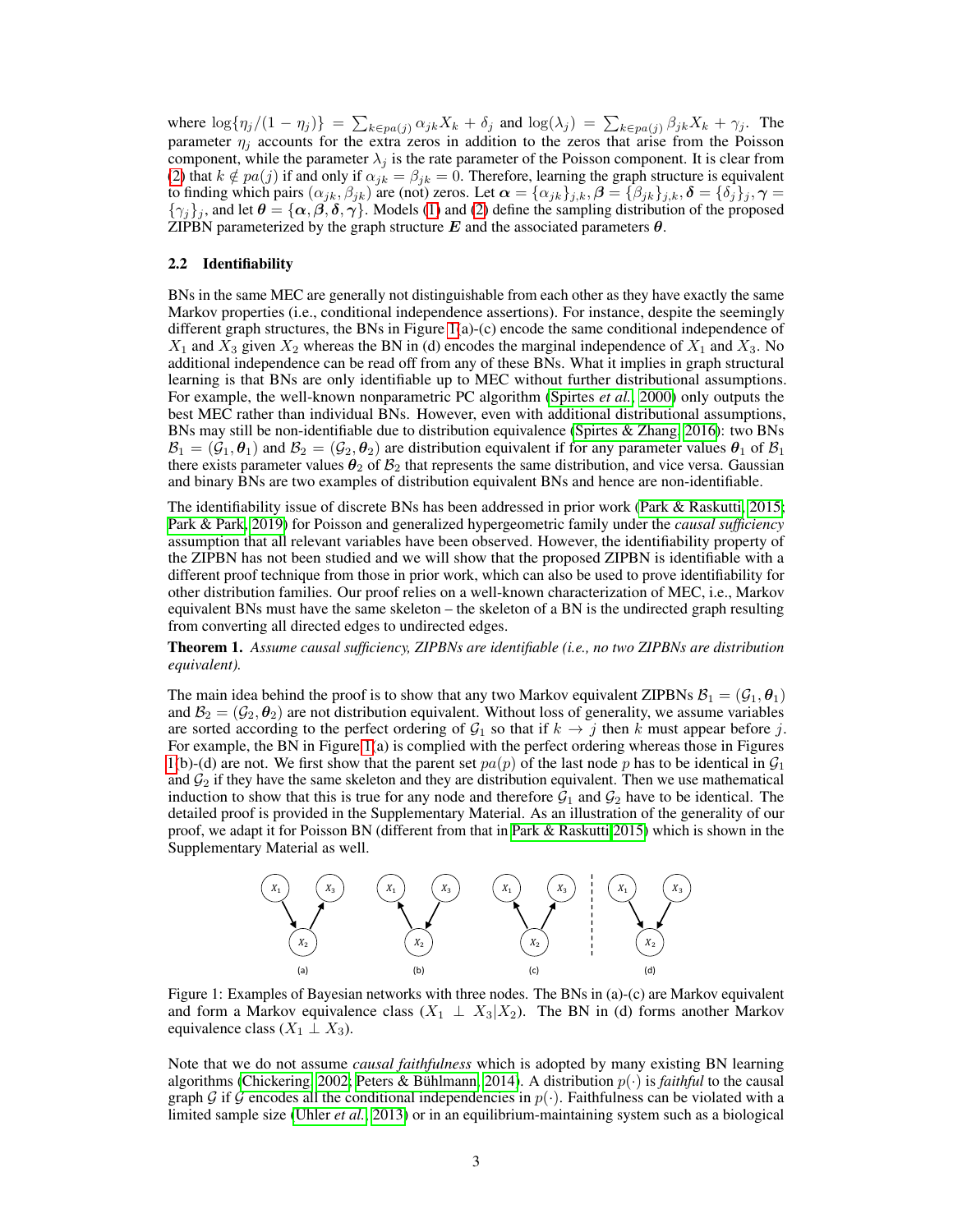system. While both Gaussian and multinomial BNs can have accidental cancellation of positive and negative effects and therefore become unfaithful, the proposed ZIPBN does not allow such cancellation because of its count nature; also see Park & Park (2019).

#### 2.3 Prior model

In this section, we introduce prior distributions of  $E$  and  $\theta$  which allow for a fully Bayesian learning approach to infer sparse ZIPBN.

Prior of *E*. We assume a Bernoulli prior for each edge  $e_{jk}$  with edge-inclusion probability  $\rho$  subject to the constraint that the resulting graph  $G$  is DAG,

$$
p(E|\rho) = z(\rho)^{-1} \prod_{j \neq k} \rho^{e_{jk}} (1 - \rho)^{1 - e_{jk}} I(\mathcal{G} \in \mathcal{D}),
$$
\n(3)

where  $I(\cdot)$  is a binary indicator function (=1 if the input is true and 0 otherwise),  $D$  is the collection of all DAGs with *p* nodes, and  $z(\rho)$  is the normalizing constant.

A hyperprior proportional to the product of a beta distribution and the normalizing constant  $z(\rho)$  is defined for the edge-inclusion probability  $\rho$ :

$$
p(\rho) \propto z(\rho)\rho^{a_{\rho}-1}(1-\rho)^{b_{\rho}-1}.
$$
 (4)

Including  $z(\rho)$  in the prior of  $p(\rho)$  serves to cancel out  $z(\rho)^{-1}$  in  $\beta$  so that the full conditional of  $\rho$ is beta distribution. Similar cancellation trick has been used and thoroughly investigated in Bayesian graphical lasso (Wang *et al.*, 2012).

Bayesian structural learning has a built-in penalty (also known as Bayesian Ockham's razor) for network complexity naturally induced by marginal likelihood with  $\theta$  integrated out (Jefferys & Berger) 1992). Moreover, the beta-like prior of  $\rho$  allows for automatic multiplicity control in a way similar to beta prior for linear regression model  $\overline{\text{Scott & Berger}}$  2010). The additional multiplicity penalty is contained in the marginal prior of *E* (the analytical integration is provided in the Supplementary Material),

$$
p(E) \propto B\left(\sum_{j \neq k} e_{jk} + a_{\rho}, \sum_{j \neq k} (1 - e_{jk}) + b_{\rho}\right) I(\mathcal{G} \in \mathcal{D}),\tag{5}
$$

where  $B(\cdot, \cdot)$  is the beta function. Unlike the penalty induced by the marginal likelihood, the multiplicity penalty increases with the number of variables *p* and hence guards against false discoveries as graph size increases. For example, the marginal prior  $\binom{5}{2}$  favors the empty graph over a graph with one edge by a factor of  $p^2 - p$  when  $a_\rho = b_\rho = 1$  which clearly increases in p.

Prior of  $\theta$ . Conditional on the graph structure  $E$ , we assume a spike-and-slab prior on the edge strength  $(\alpha_{jk}, \beta_{jk})$ . Spike-and-slab prior is a two-component mixture distribution. The first component is a bivariate normal distribution indicating the presence of a significant causal relationship  $e_{jk} = 1$ , while the second component is a point mass at  $\mathbf{0} = (0,0)$  representing a missing edge  $e_{jk} = 0$ . Let N<sub>2</sub>(0*, P*<sup>-1</sup>) denote a centered bivariate normal density with precision matrix *P* and let  $\delta_0$  denote the Dirac measure at 0. Then the spike-and-slab prior is given by,

$$
(\alpha_{jk},\beta_{jk})|e_{jk},\tau_1,\tau_2\sim e_{jk}\mathbf{N}_2(\mathbf{0},\boldsymbol{P}^{-1})+(1-e_{jk})\delta_{\mathbf{0}}\quad\text{for}\quad j\neq k,
$$

where  $P = \text{diag}(\tau_1, \tau_2)$  is a diagonal matrix.

For the intercepts  $\delta_j$  and  $\gamma_j$ , we assign normal priors  $\delta_j | \tau_3 \sim N(0, \tau_3^{-1})$  and  $\gamma_j | \tau_4 \sim N(0, \tau_4^{-1})$ , where  $\tau_3$  and  $\tau_4$  are the precision parameters. That is, the intercepts are not subject to selection. Finally, we assume that  $\tau_\ell$  follows a gamma distribution,  $\tau_\ell \sim \text{gamma}(a_\tau, b_\tau)$  for  $\ell = 1, 2, 3, 4$ , to complete the hierarchical formulation of our model.

#### 2.4 Posterior inference

The sampling distribution (Section  $\overline{2.1}$ ) and the prior distribution (Section  $\overline{2.3}$ ) will be combined as posterior distribution,

$$
\pi(\boldsymbol{E}, \boldsymbol{\theta}, \boldsymbol{\psi} | \boldsymbol{X}) \propto p(\boldsymbol{X} | \boldsymbol{E}, \boldsymbol{\theta}) p(\boldsymbol{\theta} | \boldsymbol{E}, \boldsymbol{\tau}) p(\boldsymbol{E} | \rho) p(\boldsymbol{\tau}) p(\rho), \tag{6}
$$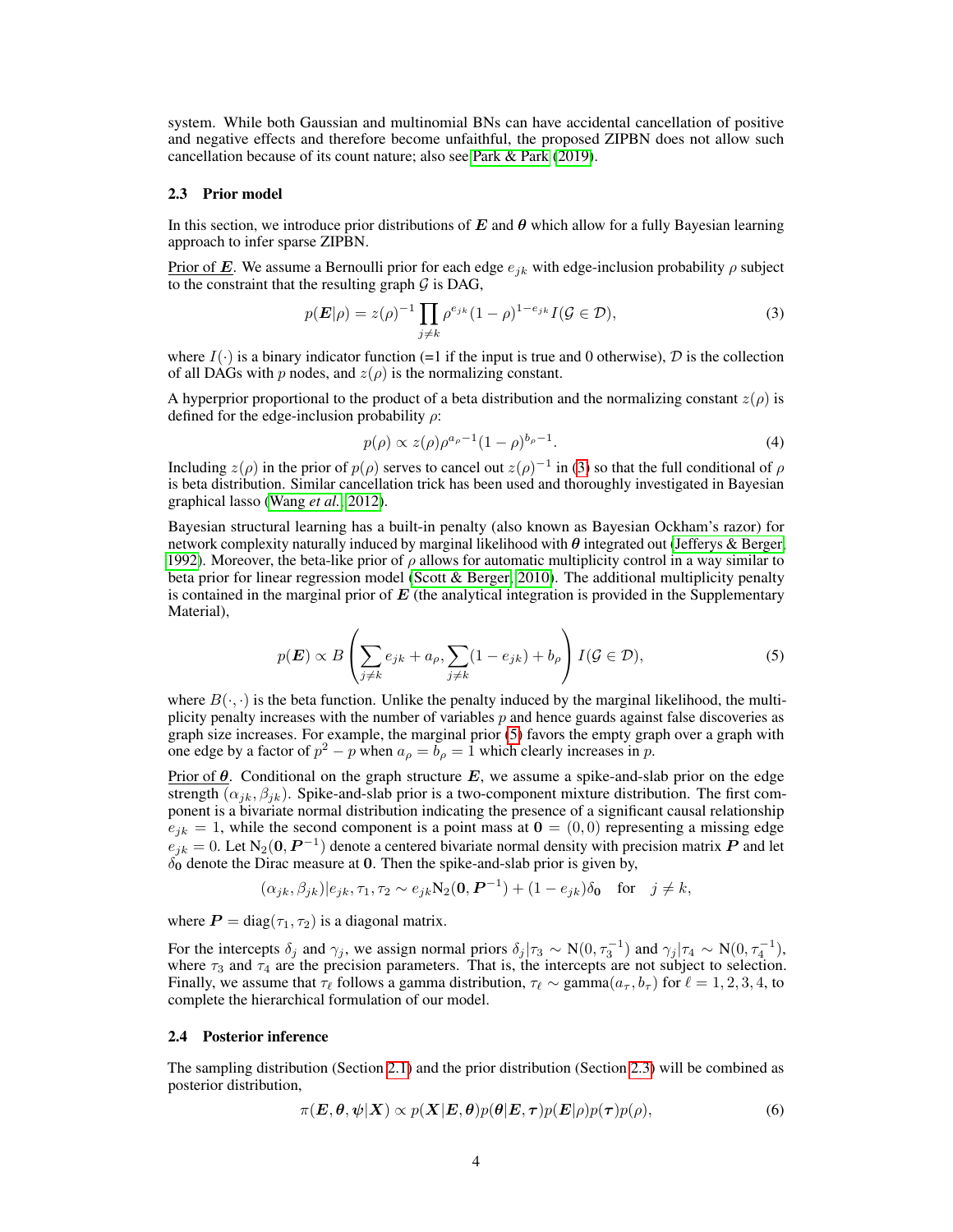which reflects one's updated belief regarding the unknown graph structure E, the associated parameters  $\theta$ , and hyperparameters  $\psi = \{\rho, \tau\}$  with  $\tau = \{\tau_1, \tau_2, \tau_3, \tau_4\}$ . The posterior distribution enables us to not only obtain a point estimate of the structure *E* but also naturally quantify the associated uncertainties through e.g., the posterior probability of edge inclusion  $p(e_{ik} = 1|\mathbf{X})$ .

Since the posterior distribution in  $\overline{6}$  is analytically intractable, we use an MCMC sampler to draw posterior samples. The space of the causal structure *E* is discrete and high dimensional, resulting in a multi-modal posterior distribution. MCMC samplers relying on local moves such as Gibbs samplers are easily trapped in local modes, which yields inefficient exploration of the network space. To alleviate the multi-modal issue, we design a parallel-tempered MCMC (Geyer, 1991).

Specifically, we run *M* Markov chains in parallel with different, but related, target distributions  $\pi_1, \ldots, \pi_M$ . These target distributions are defined as fractional power of the posterior distribution  $\pi_m \propto \pi(E, \theta, \psi|X)^{1/T_m}$  for  $m = 1, \ldots, M$  where  $1 = T_1 < T_2 < \cdots < T_M$  are a sequence of increasing "temperatures". Clearly, the first target distribution  $\pi_1 = \pi(E, \theta, \psi|X)$  with the lowest temperature  $T_1 = 1$  (the cold chain) is our desired posterior distribution. The parallel tempering technique utilizes the other  $M - 1$  heated chains to avoid being trapped in local modes. This is because the fractional power (for temperature  $T_m > 1$ ) flattens the distribution  $\pi_m$ , which makes it easier to move between local modes and explore the multi-modal network space. At each iteration of the MCMC, we perform one of the two updating steps, a swapping step with probability  $p<sub>s</sub>$  or a Gibbs step with probability  $1 - p_s$ .

**Swapping.** We randomly pick two chains  $\ell$  and  $m$  and propose to swap their states. The swapping is accepted with probability min*{*1*, Rs}* where *R<sup>s</sup>* is the Metropolis-Hasting (MH) acceptance ratio,

$$
R_s=\frac{\pi(\boldsymbol{E}_\ell,\boldsymbol{\theta}_\ell,\boldsymbol{\psi}_\ell|\boldsymbol{X})^{1/T_m}\pi(\boldsymbol{E}_m,\boldsymbol{\theta}_m,\boldsymbol{\psi}_m|\boldsymbol{X})^{1/T_\ell}}{\pi(\boldsymbol{E}_\ell,\boldsymbol{\theta}_\ell,\boldsymbol{\psi}_\ell|\boldsymbol{X})^{1/T_\ell}\pi(\boldsymbol{E}_m,\boldsymbol{\theta}_m,\boldsymbol{\psi}_m|\boldsymbol{X})^{1/T_m}},
$$

where the subscript of each parameter indicates which chain it comes from. The swapping helps chains with lower temperatures mix better, but induces dependence across the chains which makes each chain no longer Markov. However, the *M* chains together form a Markov chain with the target distribution  $\Pi = \pi_1 \times \cdots \times \pi_M$ . The Monte Carlo samples from the cold chain target the marginal distribution  $\pi_1$  of  $\Pi$  and therefore the right posterior distribution.

Gibbs. We update all the parameters  $E, \theta = {\alpha, \beta, \delta, \gamma}$ , and  $\psi = {\rho, \tau}$  in each chain independently. The Metropolis-within-Gibbs approach is employed to update the causal structure *E* and model parameters  $\theta$ , while the hyperparameters  $\psi$  are updated based on their full conditional distributions. We proceed with the sequence: (i)  $[E, \theta \mid \psi]$ , (ii)  $[\theta \mid E, \psi]$ , and (iii)  $[\psi \mid E, \theta]$ .

(i)  $[E, \theta | \psi]$ . When updating *E*, we need to jointly update  $\theta$  at the same time because a change in *E* alters the dimension of  $\theta$ . Let  $E^*$  and  $\theta^* = {\alpha^*, \beta^*, \delta^*, \gamma^*}$  denote new parameter values that we propose. They are accepted with probability  $\min\{1, R_E^m\}$  with

$$
R_{\boldsymbol{E}}^{m} = \frac{\{p(\boldsymbol{X}|\boldsymbol{E}^{\star},\boldsymbol{\theta}^{\star})p(\boldsymbol{\theta}^{\star}|\boldsymbol{E}^{\star},\boldsymbol{\tau})p(\boldsymbol{E}^{\star}|\rho)\}^{1/T_{m}}q(\boldsymbol{E},\boldsymbol{\theta}|\boldsymbol{E}^{\star},\boldsymbol{\theta}^{\star})}{\{p(\boldsymbol{X}|\boldsymbol{E},\boldsymbol{\theta})p(\boldsymbol{\theta}|\boldsymbol{E},\boldsymbol{\tau})p(\boldsymbol{E}|\rho)\}^{1/T_{m}}q(\boldsymbol{E}^{\star},\boldsymbol{\theta}^{\star}|\boldsymbol{E},\boldsymbol{\theta})},
$$

where  $q(\cdot|\cdot)$  denotes a proposal density. The specific form of the proposal is obtained by randomly selecting one of the following two schemes with equal probabilities.

- 1. *Birth or death*: For  $j \neq k$ , update one edge  $e_{jk}$  at a time jointly with  $(\alpha_{jk}, \beta_{jk}, \delta_j, \gamma_j)$ . We propose a new state  $e^*_{jk}$  of  $e_{jk}$ , either from 0 to 1 (birth of an edge) or from 1 to 0 (death of an edge). If the resulting  $E^*$  contains a directed cycle, go to next step. If  $e_{jk}^* = 1$ , we generate  $\alpha_{jk}^*$  and  $\beta_{jk}^*$  from independent normal distributions centered at zero; otherwise we set  $\alpha_{jk}^* = \beta_{jk}^* = 0$ . New states  $(\delta_j^*, \gamma_j^*)$  are proposed using Gaussian random walks.
- 2. Reversal: Update  $(e_{jk}, e_{kj}, \alpha_{jk}, \alpha_{kj}\beta_{jk}, \beta_{kj}, \delta_j, \delta_k, \gamma_j, \gamma_k)$  for each  $(j, k) \in \{(j, k) :$  $e_{jk} = 1$ } sequentially. We form new states  $(e_{jk}^{\star}, e_{kj}^{\star})$  by flipping  $e_{jk}$  from 1 to 0 and *ekj* from 0 to 1 (reversal of an arrow). If it creates a directed cycle, go to next step. Otherwise, we propose  $\alpha_{kj}^*$  and  $\beta_{kj}^*$  from independent centered normal distributions with and set  $\alpha_{jk}^* = \beta_{jk}^* = 0$ . Gaussian random walks are used to generate new states  $(\delta_j^*, \delta_k^*, \gamma_j^*, \gamma_k^*)$ .

(ii)  $[\theta | E, \psi]$ . Conditional on E, we update  $\alpha$  through Gaussian random walk. We propose a new state  $\alpha_{jk}^*$  from the normal distribution centered at  $\alpha_{jk}$  and accept it with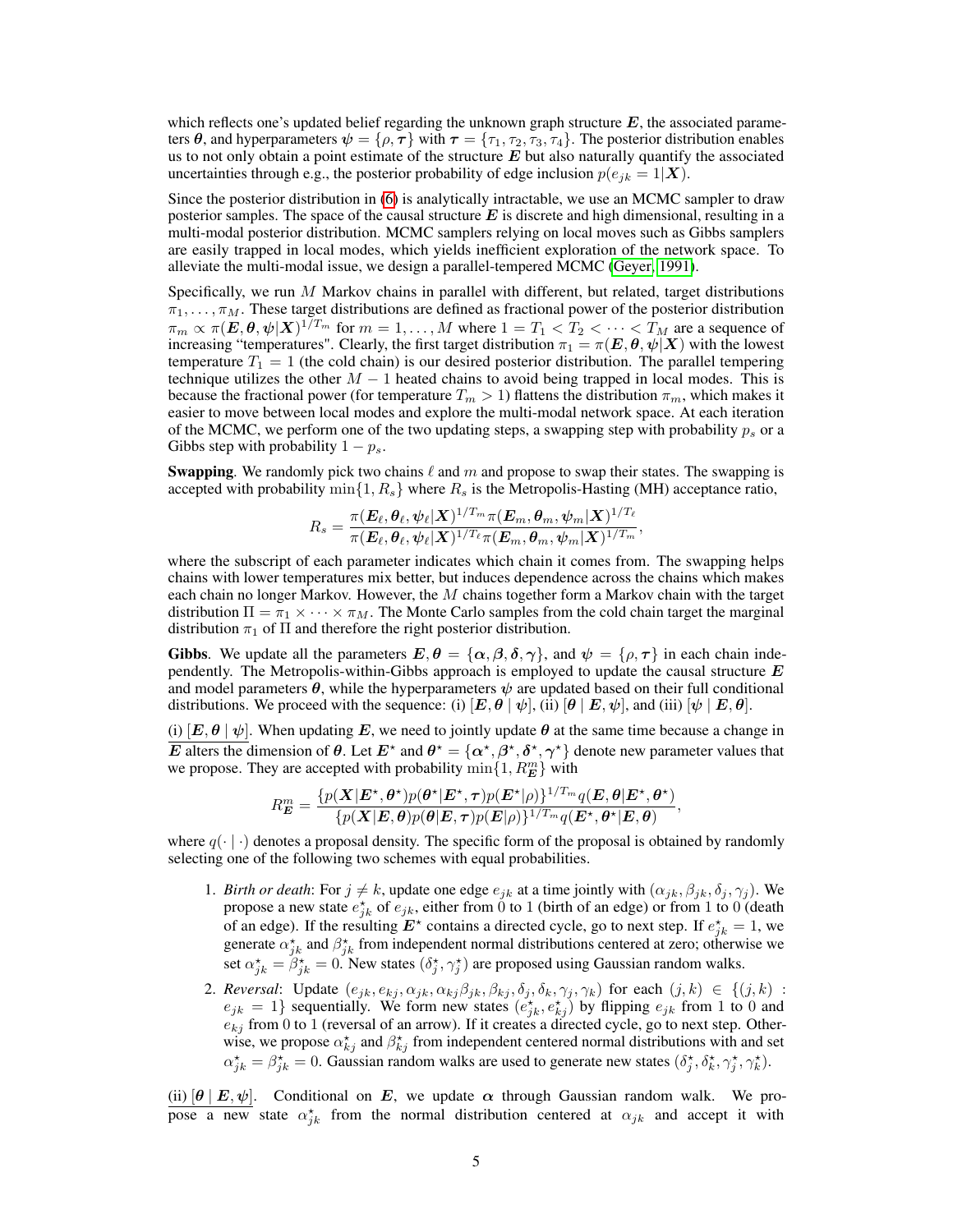$\min \left[ 1, \left\{ \frac{p(X|E, \alpha^*, \beta, \delta, \gamma)p(\alpha^*|E)}{p(X|E, \alpha, \beta, \delta, \gamma)p(\alpha^*|E)} \right\} \right]$  $p(\mathbf{X}|\mathbf{E}, \boldsymbol{\alpha}, \boldsymbol{\beta}, \boldsymbol{\delta}, \boldsymbol{\gamma})p(\boldsymbol{\alpha}|\mathbf{E})$  $\lambda^{1/T_m}$ for each  $(j, k)$  such that  $e_{jk} = 1$ . Parameters  $\beta, \delta, \gamma$ are updated in a similar way.

(iii)  $[\psi \mid E, \theta]$ . The precision parameters  $\tau$  are drawn from their full conditional distributions,  $\tau_1 \sim$ gamma $(\sum_{j\neq k}e_{jk}/2+a_\tau,\sum_{j\neq k}\alpha_{jk}^2/2+b_\tau), \tau_2 \sim$ gamma $(\sum_{j\neq k}e_{jk}/2+a_\tau,\sum_{j\neq k}\beta_{jk}^2/2+b_\tau),$  $\tau_3 \sim \text{gamma}(p/2 + a_\tau, \sum_j \delta_j^2/2 + b_\tau)$ , and  $\tau_4 \sim \text{gamma}(p/2 + a_\tau, \sum_j \gamma_j^2/2 + b_\tau)$ . Likewise,  $\rho$  is sampled from its full conditional distribution, beta $(\sum_{j\neq k}e_{jk} + a_\rho, \sum_{j\neq k}^s(1 - e_{jk}) + b_\rho)$ .

For each Markov chain, the worst-case per iteration cost is  $O(np^2)$  mainly due to the likelihood evaluation, which is reduced to  $O(\max(n, p)p)$  for sparse networks (i.e.,  $|\mathbf{E}| = O(p)$ ). The complete MCMC algorithm is provided as pseudo-code in Algorithm <sup>1</sup>. In the algorithm, *parfor* indicates a parallelizable loop, while *for* indicates a sequential loop. The code implementing the MCMC is

Algorithm 1 Parallel-Tempered MCMC for ZIPBN

1: **Input:** data *X*, hyperparameters  $(a_{\rho}, b_{\rho}, a_{\tau}, b_{\tau})$ , temperatures  $1 = T_1 < \cdots < T_M$ , swapping probability *ps*, and number of iterations *N*

- 2: Initialize all the parameters for every chain  $\{E_m^{(0)}, \theta_m^{(0)}, \psi_m^{(0)}\}_{m=1}^M$
- 3: for *i* in 1*,...,N* do
- 4: Draw a Bernoulli random variable *u* with probability *p<sup>s</sup>* 5: if  $u = 1$  then
- 6: Perform a swapping step to swap  $\{E_m^{(i)}, \theta_m^{(i)}, \psi_m^{(i)}\}$  and  $\{E_\ell^{(i)}, \theta_\ell^{(i)}, \psi_\ell^{(i)}\}$
- 7: else
- 8: **parfor** *m* in  $1, \ldots, M$  do
- 9: Perform a Gibbs step for chain *m* to update  $E_m^{(i)}$ ,  $\theta_m^{(i)}$ ,  $\psi_m^{(i)}$
- 10: end parfor
- 11: end if
- 12: end for

13: **Output:** Monte Carlo samples from the cold chain,  $\{E_1^{(i)}, \theta_1^{(i)}, \psi_1^{(i)}\}_{i=1}^N$ 

available in the Supplementary Material.

At the completion of MCMC, we retain the samples from the cold chain,

$$
\boldsymbol{E}^{(1)}, \boldsymbol{\theta}^{(1)}, \boldsymbol{\psi}^{(1)}, \ldots, \boldsymbol{E}^{(N)}, \boldsymbol{\theta}^{(N)}, \boldsymbol{\psi}^{(N)},
$$

where the superscript is the sample index. To infer the causal structure  $E$ , we compute the marginal posterior inclusion probabilities  $p_{jk} = p(e_{jk} | \mathbf{X}) \approx N^{-1} \sum_{i=1}^{N} e_{jk}$ . For a point estimate  $\hat{\mathbf{E}} = [\hat{e}_{jk}]$ , we set  $\hat{e}_k = I(e_{jk})$ , where  $e_{jk}$  is a programating out of  $\hat{e}_k$  and the outoff at  $e = 0.5$  in the we set  $\hat{e}_{jk} = I(p_{jk} > c)$  where *c* is a pre-specified cutoff. We set the cutoff at  $c = 0.5$  in the simulation for simulation. In the application, the surfit is aboven to control the posterior expected simulation for simplicity. In the application, the cutoff is chosen to control the posterior expected false discovery rate (Müller *et al.*, 2006). Posterior estimates of  $\theta$  and  $\psi$  can be easily obtained conditional on  $\tilde{E}$ .

We remark that MCMC-based BN learning algorithm has at least two prominent advantages over heuristic/greedy search algorithms (e.g.,  $\boxed{\text{Chicago(2002)}}$ ). First, the posterior inference based on the proposed MCMC allow us to naturally quantify the uncertainties associated with the estimated causal networks. The uncertainty quantification is especially important in BN learning, as multiple BNs may explain the data equally well with a limited sample size and hence point estimates are often not satisfactory. Second, the convergence of MCMC algorithms requires a sufficient number of MCMC iterations whereas the convergence of heuristic/greedy search algorithms often requires a sufficiently large sample size. In practice, it is often infeasible and expensive to obtain a large enough sample size relatively to the super-exponential size of DAG space. However, it is comparatively much easier and cheaper to increase the size of MCMC. Additionally, the practical convergence of MCMC can be monitored via various diagnostics, e.g., Gelman-Rubin's potential scale reduction factor (Gelman *et al.*, 1992).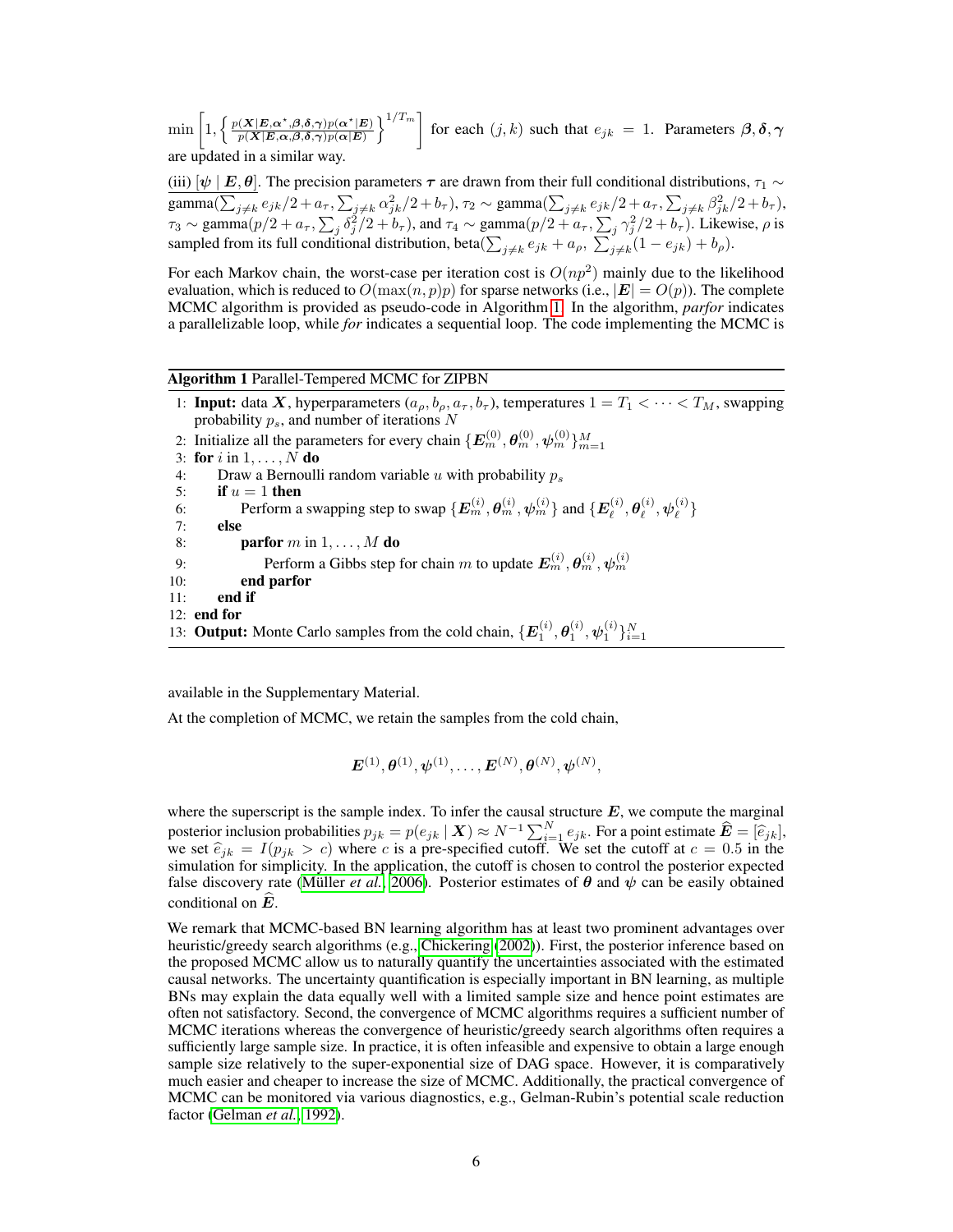## 3 Experiments

### 3.1 Simulations

We empirically evaluated the causal discovery of the proposed ZIPBN with synthetic data. We simulated data under different samples sizes  $n \in \{250, 500, 1000\}$  and different numbers of nodes  $p \in \{25, 50, 75\}$ . A sparse DAG was randomly generated with *p* edges and the causal structure was assumed to be constant for each simulation setting. Given the DAG, we generated non-zero elements of the edge-specific parameters  $(\alpha_{jk}, \beta_{jk})$  from independent uniform distributions:  $\alpha_{jk} \sim U(0.3, 1)$ and  $\beta_{jk} \sim U(-1, -0.3)$ . Likewise, the intercepts  $\delta_j$  and  $\gamma_j$  were also generated uniformly  $\delta_j \in$  $U(-2, -1)$  and  $\gamma_i \in U(1, 2)$ . These ranges were chosen so that the resulting observations were not all zeros or extremely large values. The resulting observations have  $\sim$ 50% zeros. Each simulation setting was repeated 30 times.

For comparison, we considered two alternative discrete BN learning algorithms: the OverDispersion Scoring (ODS) algorithm for Poisson BNs (Park & Raskutti, 2015) and the Moments Ratio Scoring (MRS) algorithm for the generalized hypergeometric BNs (Park & Park, 2019).

For the proposed ZIPBN, we used non-informative prior by setting the hyperparameters to be  $(a_{\tau}, b_{\tau}) = (0.01, 0.01)$  and  $(a_{\rho}, b_{\rho}) = (0.5, 0.5)$  which are commonly used in Bayesian variable selection and have negligible influence on the posterior inference. We ran  $M = 10$  parallel chains for 3*,* 000 iterations, of which the first 1*,* 500 iterations were discarded as burn-in. The temperatures were chosen uniformly between 0 and 1 on the log-scale, i.e.,  $\log(T_m)=(m-1)/9$  for  $m=1,\ldots,10$ . The swapping probability *p<sup>s</sup>* was chosen to be 10%. To summarize the operating characteristics, we calculated the true positive rate (TPR), the false discovery rate, and the Mattews correlation coefficient (MCC) defined as

$$
MCC = \frac{TP \times TN - FP \times FN}{\sqrt{(TP + FP)(TP + FN)(TN + FP)(TN + FN)}},
$$

where TP, TN, FP, and FN denote the true positives, true negatives, false positives, and false negatives, respectively. MCC takes value between -1 and 1 with 1 being perfect selection and 0 being random guess.

The operating characteristics of each scenario are summarized in Table  $\overline{1}$ . The proposed ZIPBN consistently outperformed both ODS and MRS across scenarios, indicating the inadequacy of Poisson and hyper-Poisson in modeling zero-inflated count data. Although MRS had similar, sometimes even slightly higher, TPR compared to ZIPBN, FDR of MRS was always substantially higher than that of ZIPBN, resulting in lower MCC. Additionally, as the network size increased, FDR of MRS increased rapidly, while FDR of the proposed ZIPBN was much better controlled. This result demonstrated the power of automatic multiplicity adjustment of our priors in  $\overline{3}$ - $\overline{5}$ . As expected, ODS did not work well due to lack of flexibility in accommodating the zero-inflation. Note that as the sample size *n* increases from 500 to 1*,* 000, the average operating characteristics of ZIPBN became slightly worse. This is because larger sample size leads to peakier local modes which can be alleviated by increasing the number of parallel chains or the number of MCMC iterations (results not shown).

Next, we performed additional simulations to assess ZIPBN under different percentages of zeros. Three different sets of true parameters are produced to generate datasets having  $\sim$ 25%,  $\sim$ 50%, and  $\sim$ 75% zeros for  $n = 500$  and  $p = 50$ . The simulation results are reported in Table 2. ZIPBN clearly outperformed both ODS and MRS in every case. As the percentage of zeros increased up to  $\sim$ 75%, the overall performance of ZIPBN did not deteriorate much while FDR of MRS was doubled.

Lastly, we tested robustness of ZIPBN on misspecified models. We considered (i) Poisson BN that does not include a zero-inflation component and (ii) zero-inflated negative binomial (ZI-NegBin) BN in which the Poisson distribution of ZIPBN is replaced by a more flexible negative binomial distribution. Since Poisson BN is a special case of ZIPBN, we also tested the Bayesian inference algorithm for Poisson BN by fixing  $\eta_j = 0$  in the proposed MCMC, denoted by BayPBN hereafter. Again, ODS and MRS were used as benchmarks. For Poisson BN, we generated the data with  $n = 500$  and  $p = 50$  in the same way as before except that the zero-inflation probability  $\eta_i$  was fixed at 0. For ZI-NegBin BN, we generated the data with  $\sim 50\%$  zeros and dispersion parameters uniformly drawn from  $(1, 5)$ . The results are shown in Table  $3$ . When Poisson BN is the true model, BayPBN was clearly the best and ZIPBN still outperformed (higher TPR and lower FDR) ODS and MRS even though the data are not zero-inflated, which demonstrates the utility of Bayesian inference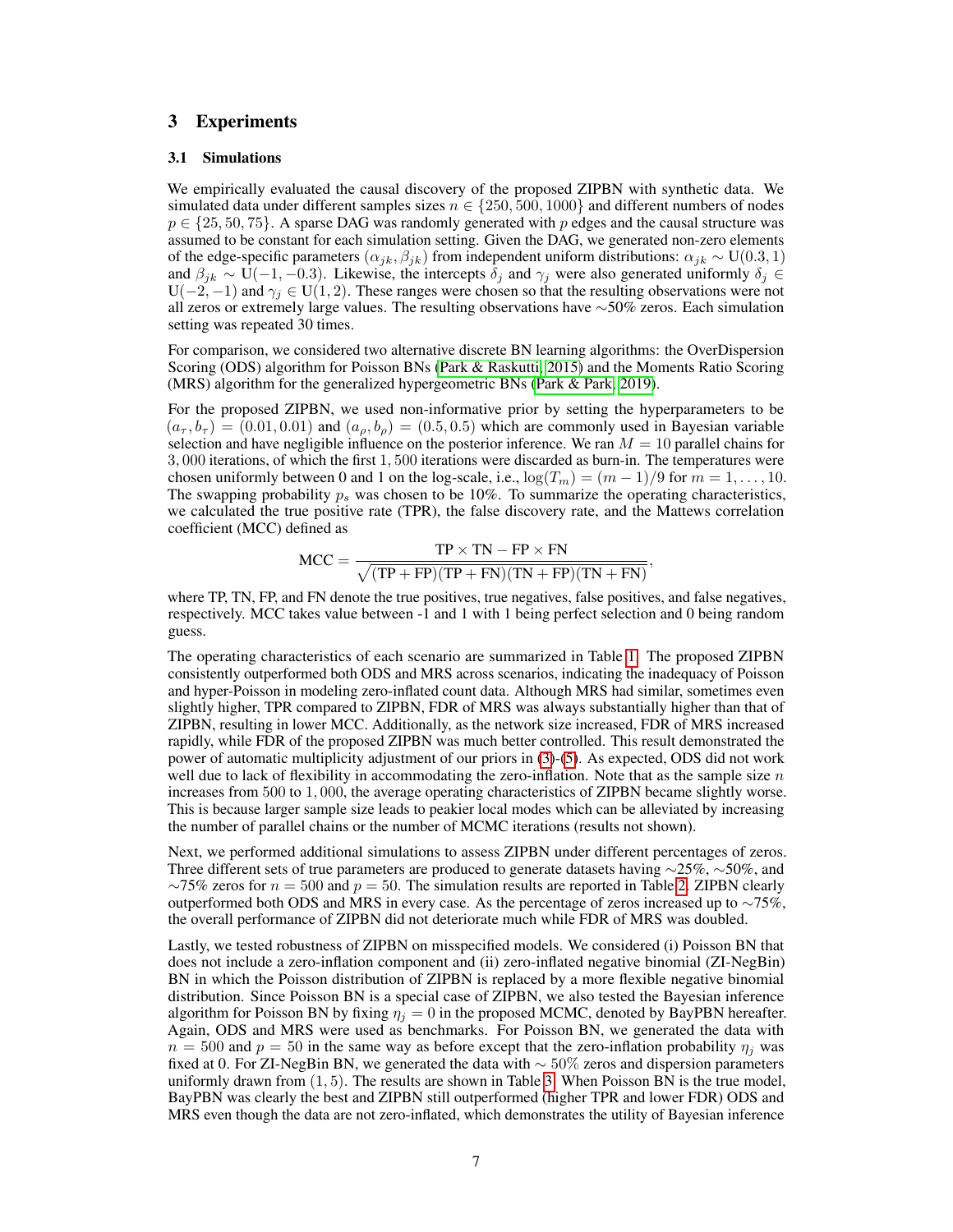for Bayesian networks. In the scenario of ZI-NegBin BN, the overall performance of ZIPBN was still better than MRS, but with a smaller gap (MCC 0.540 vs 0.455). We anticipate MRS to outperform ZIPBN as the percentage of zeros goes to 0.

| Table 1: Average operating characteristics over 30 simulations for each zero-inflated scenario. The |  |  |
|-----------------------------------------------------------------------------------------------------|--|--|
| standard error for each statistic is given in parentheses. The best performance is in boldface.     |  |  |

|              |            | $p=50$ |                  |                                                                                                          | $n = 1000$ |                  |    |  |
|--------------|------------|--------|------------------|----------------------------------------------------------------------------------------------------------|------------|------------------|----|--|
|              |            |        | $\boldsymbol{n}$ |                                                                                                          |            | $\boldsymbol{p}$ |    |  |
| Method       |            | 250    | 500              | 1000                                                                                                     | 25         | 50               | 75 |  |
| <b>ZIPBN</b> |            |        |                  |                                                                                                          |            |                  |    |  |
|              | <b>TPR</b> |        |                  | <b>0.813</b> (0.010) <b>0.839</b> (0.010) 0.811 (0.007) 0.851 (0.014) 0.811 (0.007) <b>0.750</b> (0.012) |            |                  |    |  |
|              | <b>FDR</b> |        |                  | $0.178(0.011)$ $0.180(0.010)$ $0.246(0.009)$ $0.186(0.016)$ $0.246(0.009)$ $0.267(0.013)$                |            |                  |    |  |
|              | MCC .      |        |                  | $0.814(0.011)$ $0.826(0.010)$ $0.777(0.008)$ $0.825(0.015)$ $0.777(0.008)$ $0.738(0.013)$                |            |                  |    |  |
| <b>ODS</b>   |            |        |                  |                                                                                                          |            |                  |    |  |
|              | <b>TPR</b> |        |                  | $0.403(0.006)$ $0.452(0.006)$ $0.451(0.006)$ $0.347(0.008)$ $0.451(0.006)$ $0.344(0.004)$                |            |                  |    |  |
|              | <b>FDR</b> |        |                  | $0.679(0.006)$ $0.685(0.006)$ $0.657(0.005)$ $0.751(0.007)$ $0.657(0.005)$ $0.727(0.004)$                |            |                  |    |  |
|              | MCC        |        |                  | $0.345(0.005)$ $0.351(0.006)$ $0.379(0.005)$ $0.258(0.007)$ $0.379(0.005)$ $0.296(0.004)$                |            |                  |    |  |
| <b>MRS</b>   |            |        |                  |                                                                                                          |            |                  |    |  |
|              | <b>TPR</b> |        |                  | $0.786(0.008)$ $0.799(0.007)$ $0.817(0.008)$ $0.871(0.010)$ $0.817(0.008)$ $0.733(0.007)$                |            |                  |    |  |
|              | <b>FDR</b> |        |                  | $0.403(0.010)$ $0.438(0.007)$ $0.425(0.007)$ $0.268(0.012)$ $0.425(0.007)$ $0.561(0.006)$                |            |                  |    |  |
|              | MCC.       |        |                  | $0.678(0.008)$ $0.662(0.007)$ $0.678(0.007)$ $0.789(0.012)$ $0.678(0.007)$ $0.560(0.006)$                |            |                  |    |  |

Table 2: Average operating characteristics over 30 simulations for zero-inflated scenarios having ~25% zeros,  $\sim$ 50% zeros, and ~75% zeros, respectively. The standard error for each statistic is given in parentheses. The best performance is in boldface.

|              |            | Percentage of zeros |              |              |  |
|--------------|------------|---------------------|--------------|--------------|--|
| Method       |            | $\sim$ 25%          | $\sim 50\%$  | $\sim 75\%$  |  |
| <b>ZIPBN</b> |            |                     |              |              |  |
|              | <b>TPR</b> | 0.849(0.010)        | 0.839(0.010) | 0.693(0.010) |  |
|              | <b>FDR</b> | 0.230(0.013)        | 0.180(0.010) | 0.312(0.009) |  |
|              | MCC.       | 0.805(0.012)        | 0.826(0.010) | 0.684(0.010) |  |
| <b>ODS</b>   |            |                     |              |              |  |
|              | <b>TPR</b> | 0.370(0.008)        | 0.452(0.006) | 0.317(0.008) |  |
|              | <b>FDR</b> | 0.648(0.007)        | 0.685(0.006) | 0.780(0.006) |  |
|              | <b>MCC</b> | 0.348(0.007)        | 0.351(0.006) | 0.246(0.008) |  |
| <b>MRS</b>   |            |                     |              |              |  |
|              | <b>TPR</b> | 0.776(0.010)        | 0.799(0.007) | 0.681(0.012) |  |
|              | <b>FDR</b> | 0.403(0.011)        | 0.438(0.007) | 0.805(0.003) |  |
|              | <b>MCC</b> | 0.673(0.011)        | 0.662(0.007) | 0.343(0.006) |  |

Table 3: Average operating characteristics over 30 simulations for misspecified models: Poisson BN and ZI-NegBin BN. The standard error for each statistic is given in parentheses. The best performance is in boldface and the second best is underlined. We did not apply BayPN to ZI-NegBin BN data, which is indicated by NA's.

| Poisson BN                                          |                                                              |                                                              | ZI-NegBin BN                                                 |                                                           |                                                    |                                                    |
|-----------------------------------------------------|--------------------------------------------------------------|--------------------------------------------------------------|--------------------------------------------------------------|-----------------------------------------------------------|----------------------------------------------------|----------------------------------------------------|
| Method                                              | <b>TPR</b>                                                   | FDR.                                                         | MCC.                                                         | <b>TPR</b>                                                | FDR.                                               | MCC.                                               |
| <b>ZIPBN</b><br><b>BayPBN</b><br>ODS.<br><b>MRS</b> | 0.743(0.012)<br>0.779(0.008)<br>0.569(0.009)<br>0.517(0.007) | 0.259(0.014)<br>0.168(0.010)<br>0.331(0.009)<br>0.507(0.006) | 0.736(0.013)<br>0.801(0.009)<br>0.609(0.008)<br>0.494(0.006) | 0.698(0.013)<br><b>NA</b><br>0.281(0.008)<br>0.719(0.010) | 0.564(0.013)<br>NA<br>0.832(0.004)<br>0.692(0.006) | 0.540(0.013)<br>NA<br>0.196(0.005)<br>0.455(0.008) |

### 3.2 Real data analyses

We illustrated the proposed ZIPBN with two sets of analyses on a scRNA-seq dataset that consists of  $\sim$ 30,000 intestinal cells from 5 aryl hydrocarbon receptor (AhR)-knockout mice.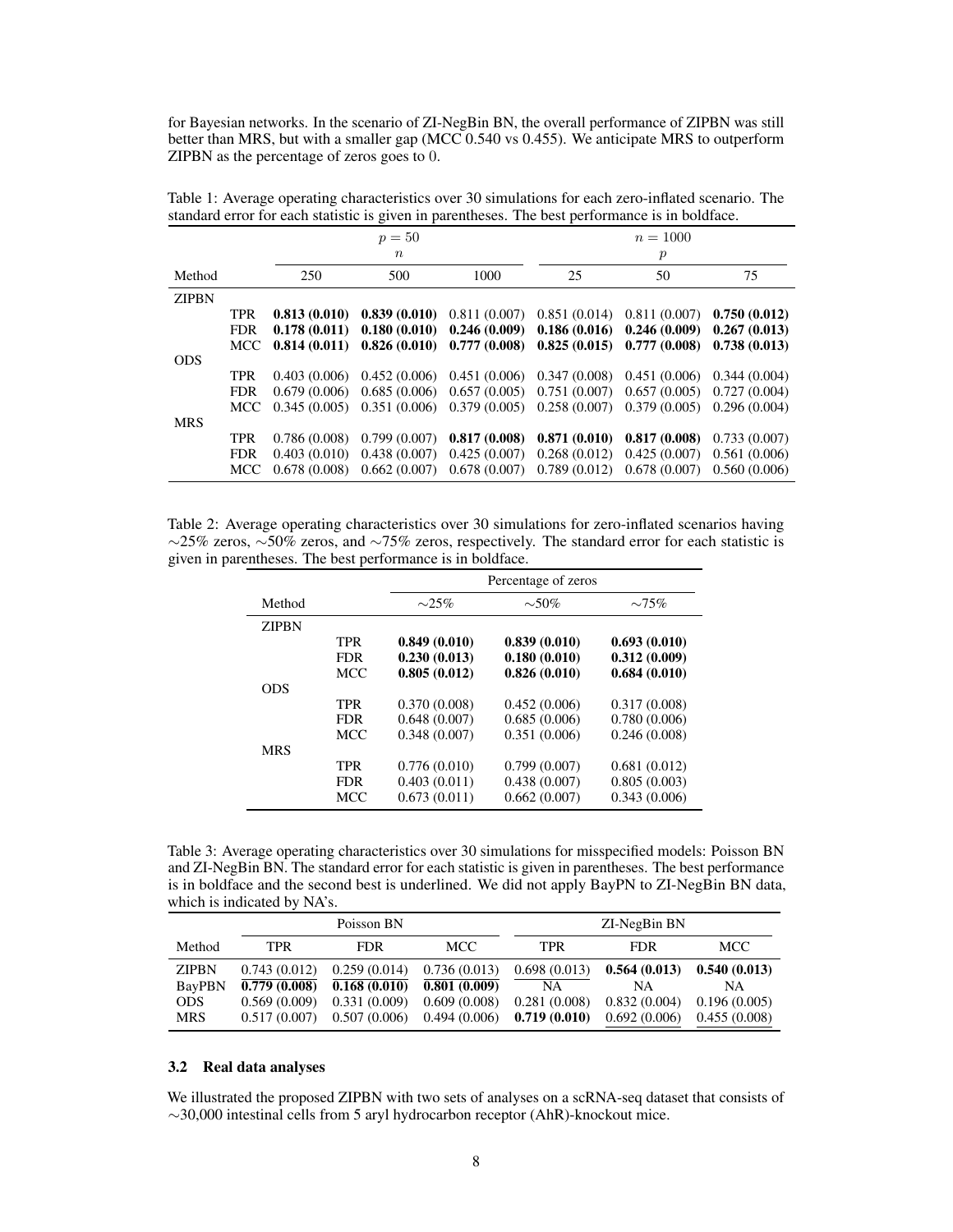#### 3.2.1 Pairs of transcription factors and targets

We verified the identifiability of ZIPBN (Theorem 1) in real data. Specifically, we obtained a list of literature-curated pairs of transcription factor  $(X)$  and its target  $(Y)$  from the TRRUST database (Han *et al.*, 2018). This list provided biological ground truth of the cause-and-effect relationships, namely  $X \rightarrow Y$ . For each pair in the list, we extracted the corresponding genes from our scRNA-seq dataset. Removing genes with more than 70% zeros, we retained 479 pairs for causal validation (the list is provided in the Supplementary Material). Subsequently, ZIPBN was applied to one pair at the time. Given the simplicity of the network space with two nodes, the sophisticated MCMC algorithm was not required. We were able to correctly identify 304 causal relationships out of 479 pairs. Compared to random guesses, the p-value was  $1.1 \times 10^{-9}$  (binomial test with  $H_0: p = 0.5$  vs  $H_a: p > 0.5$ ). For comparison, we applied MRS which correctly identified 198 causal relationships.

## 3.2.2 Pathway analysis

We expanded the analysis to  $p = 40$  genes that are part of the Wnt signaling pathway. We focused on  $n = 1,025$  cells from one AhR-knockout mouse. These cells were of the same cell type that was identified by the scRNA-seq clustering algorithm in R package Seurat (Butler *et al.*, 2018). We provide the list of genes and the data preprocessing procedure in the Supplementary Material. We ran *M* = 10 parallel chains for 5*,* 000 iterations with 2*,* 500 as burn-in and the same temperatures and prior specifications as in Section  $\overline{3.1}$ . The CPU time was 1.7 hours on an i9-9880H 2.3GHz CPU.



Figure 2: The estimated gene regulatory network using the ZIPBN models. Disconnected genes were not plotted: Axin1, Csnk1e, Frat1, Mapk8, Myc, and Nlk.

Figure  $2$  shows the estimated gene regulatory network using the posterior samples. The cutoff for determining  $E$  was chosen to control the posterior expected FDR at 1%. We found 60 edges in total, some of which are consistent with known gene regulations in the biological literature. For example, the estimated network confirmed gene regulation involving Ctnnb1, a key factor in the Wnt signaling pathway: Ctnnb1 increases the transcription of Jun (Mann *et al.*, 1999) and Csnk1a1 phosphorylates Ctnnb1 (Amit *et al.*, 2002). Moreover, our network analysis also discovered several hub genes – Csnk1a1, Rhoa, and Rac1, with degrees of 15, 12, and 10, respectively. Hub genes are of particular importance because they are often involved in multiple regulatory activities. In fact, the importance of these genes has been well established. Csnk1a1 is a core member of Ctnnb1 destructive complex which interacts with multiple members of the Wnt signaling pathway (Amit *et al.*, 2002). Rhoa and Rac1 regulate epithelial intercellular junctions via distinct morphological and biochemical mechanisms (Bruewer *et al.*, 2004).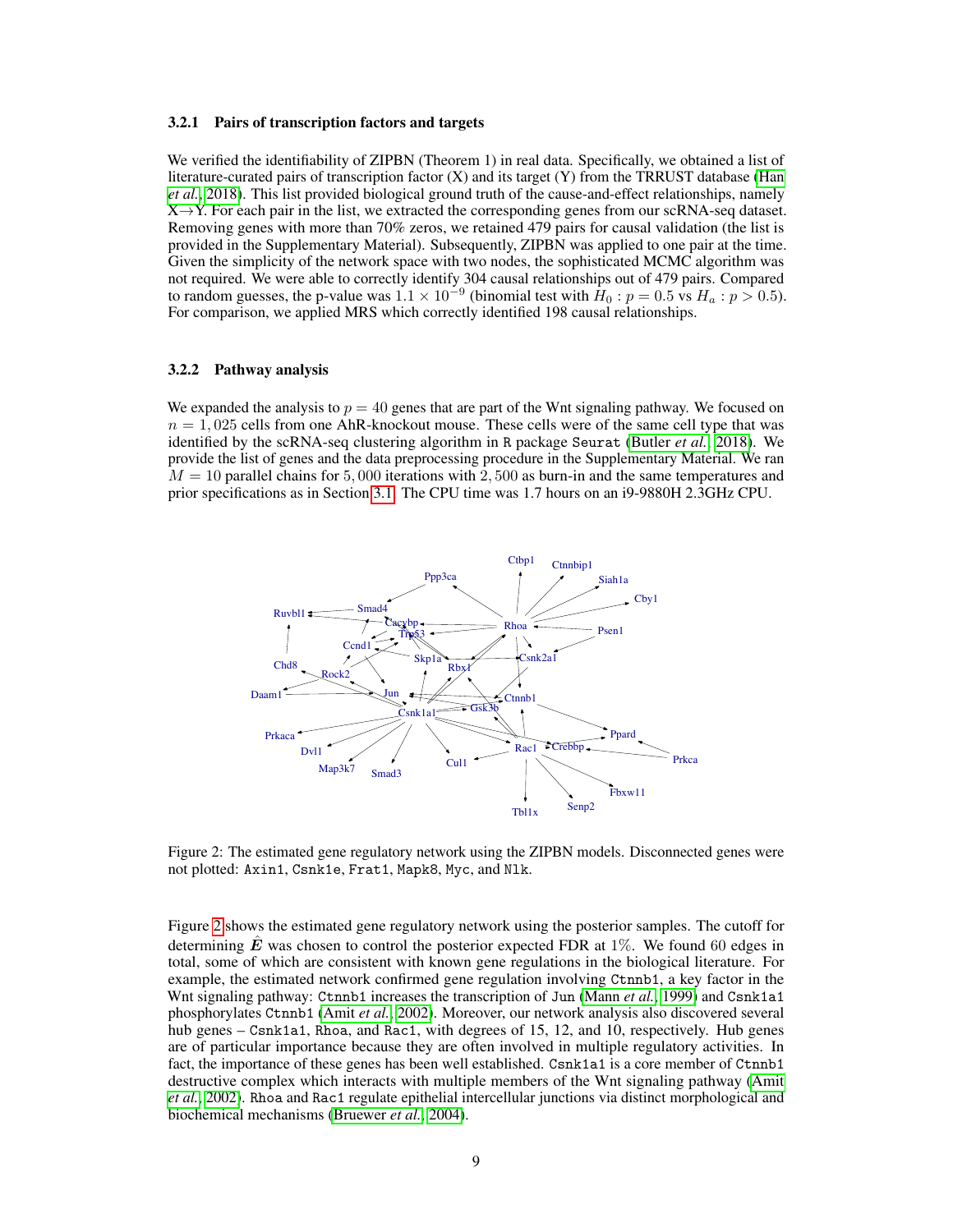## Broader Impact

The proposed ZIPBN will be useful for constructing causal gene regulatory network at the cell type level, which will assist biologists in generating causal hypotheses of gene regulation and expediting causal discovery processes. Without the proposed method, mechanistic understanding of cell-typespecific gene regulation will likely remain difficult. Additionally, the proposed method is broadly applicable to other applications (including educational psychology, ecology, behavior science, and economics) where data are zero-inflated and causal network inference is of interest.

## Acknowledgments and Disclosure of Funding

Ni's research was partially supported by the National Science Foundation (NSF DMS-1918851). Chapkin's research was partially supported by Texas AgriLife Research, the Sid Kyle Chair Endowment, the Allen Endowed Chair in Nutrition & Chronic Disease Prevention, the Cancer Prevention Research Institute of Texas (RP160589), and the National Institutes of Health (R01-ES025713, R01-CA202697, and R35-CA197707).

## References

- Amit, Sharon, Hatzubai, Ada, Birman, Yaara, Andersen, Jens S, Ben-Shushan, Etti, Mann, Matthias, Ben-Neriah, Yinon, & Alkalay, Irit. 2002. Axin-mediated CKI phosphorylation of  $\beta$ -catenin at Ser 45: a molecular switch for the Wnt pathway. *Genes & development*, 16(9), 1066–1076.
- Barry, Simon C, & Welsh, Alan H. 2002. Generalized additive modelling and zero inflated count data. *Ecological Modelling*, 157(2-3), 179–188.
- Bruewer, Matthias, Hopkins, Ann M, Hobert, Michael E, Nusrat, Asma, & Madara, James L. 2004. RhoA, Rac1, and Cdc42 exert distinct effects on epithelial barrier via selective structural and biochemical modulation of junctional proteins and F-actin. *American Journal of Physiology-Cell Physiology*, 287(2), C327–C335.
- Butler, Andrew, Hoffman, Paul, Smibert, Peter, Papalexi, Efthymia, & Satija, Rahul. 2018. Integrating single-cell transcriptomic data across different conditions, technologies, and species. *Nature Biotechnology*, 36(5), 411–420.
- Chickering, David Maxwell. 2002. Optimal structure identification with greedy search. *Journal of Machine Learning Research*, 3(Nov), 507–554.
- Fox, Jean-Paul. 2013. Multivariate zero-inflated modeling with latent predictors: Modeling feedback behavior. *Computational Statistics & Data Analysis*, 68, 361–374.
- Gelman, Andrew, Rubin, Donald B, *et al.* 1992. Inference from iterative simulation using multiple sequences. *Statistical science*, 7(4), 457–472.
- Geyer, Charles J. 1991. Markov chain Monte Carlo maximum likelihood. *Computing Science and Statistics: Proceedings of the 23rd. Symposium on the Interface (ed. E. M. Keramidas)*.
- Gourévitch, Boris, Le Bouquin-Jeannès, Régine, & Faucon, Gérard. 2006. Linear and nonlinear causality between signals: methods, examples and neurophysiological applications. *Biological Cybernetics*, 95(4), 349–369.
- Han, Heonjong, Cho, Jae-Won, Lee, Sangyoung, Yun, Ayoung, Kim, Hyojin, Bae, Dasom, Yang, Sunmo, Kim, Chan Yeong, Lee, Muyoung, Kim, Eunbeen, *et al.* 2018. TRRUST v2: an expanded reference database of human and mouse transcriptional regulatory interactions. *Nucleic Acids Research*, 46(D1), D380–D386.
- Heckerman, David, Geiger, Dan, & Chickering, David M. 1995. Learning Bayesian networks: The combination of knowledge and statistical data. *Machine Learning*, 20(3), 197–243.
- Hoyer, Patrik O, Janzing, Dominik, Mooij, Joris M, Peters, Jonas, & Schölkopf, Bernhard. 2009. Nonlinear causal discovery with additive noise models. *Pages 689–696 of: Advances in Neural Information Processing Systems*.